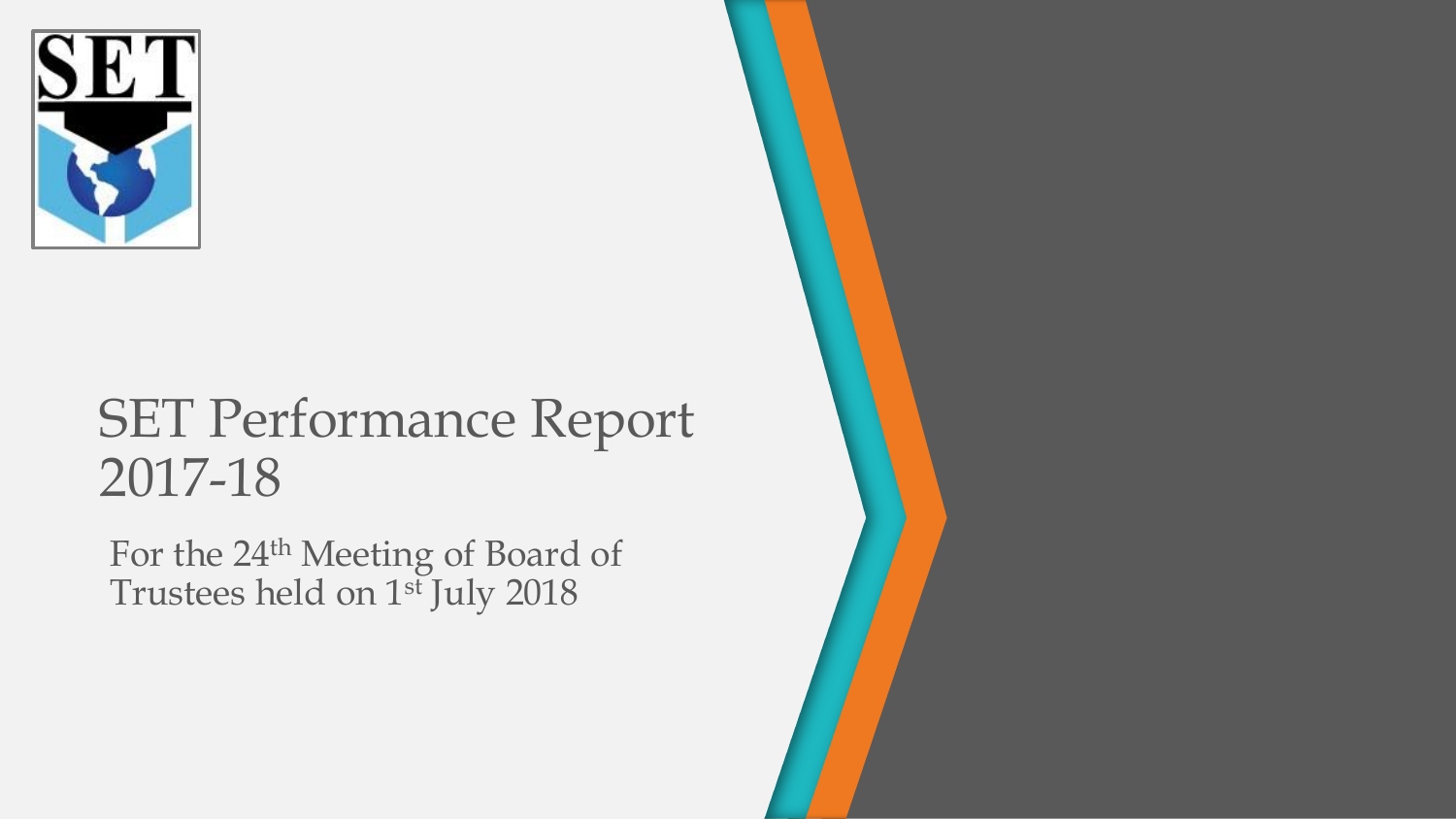

# Section 1: The Trust Section 2: The School Section 3: Future Plans

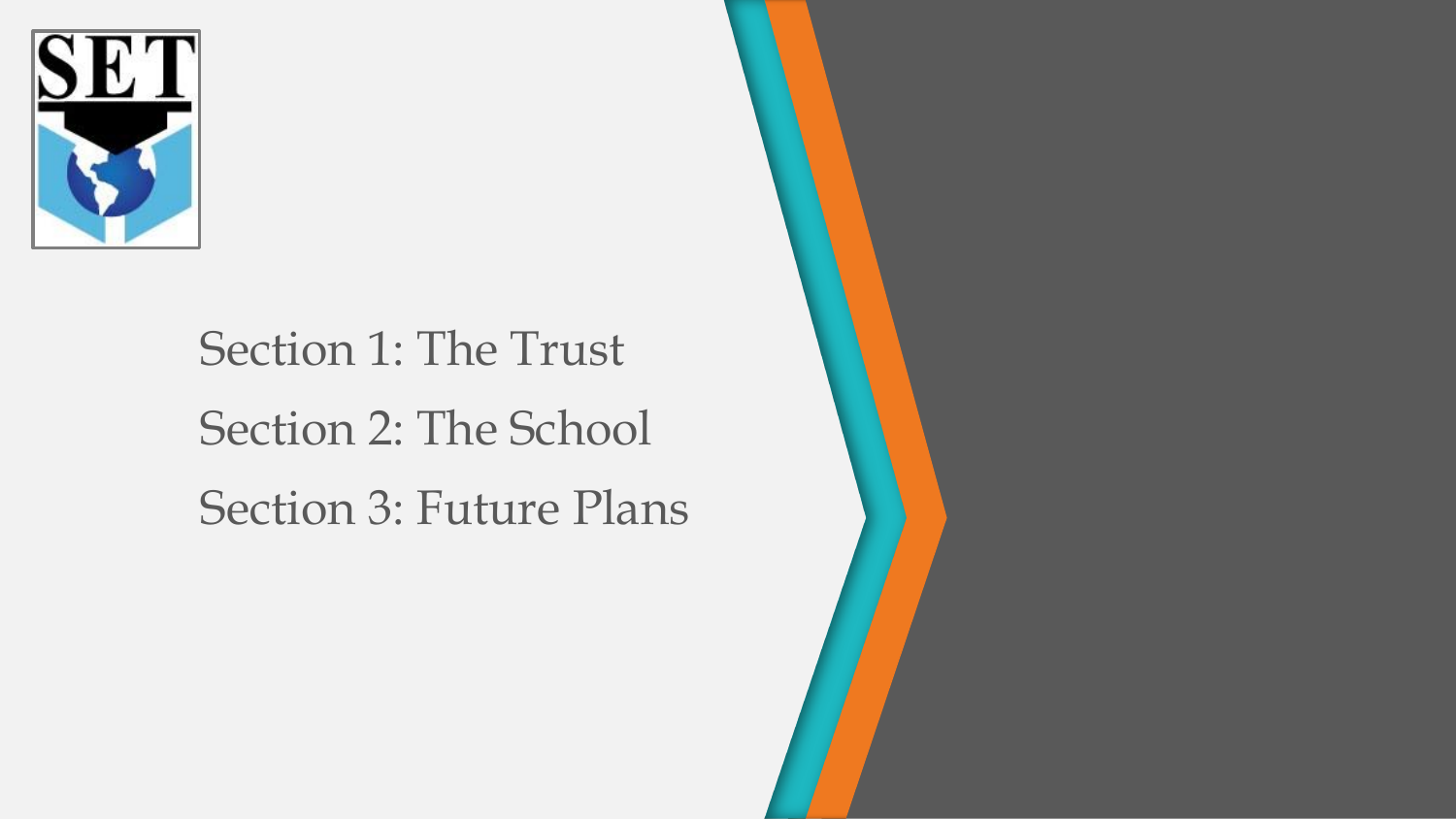# Section 1: The Trust Basic Information

- Date of establishment: 1998
- Project: The SET School
- Vision: To empower the under-privileged sections of the society through education
- Mission:
	- To provide quality education at affordable cost
	- To propel a holistic educational system
	- To nurture responsible and compassionate future leaders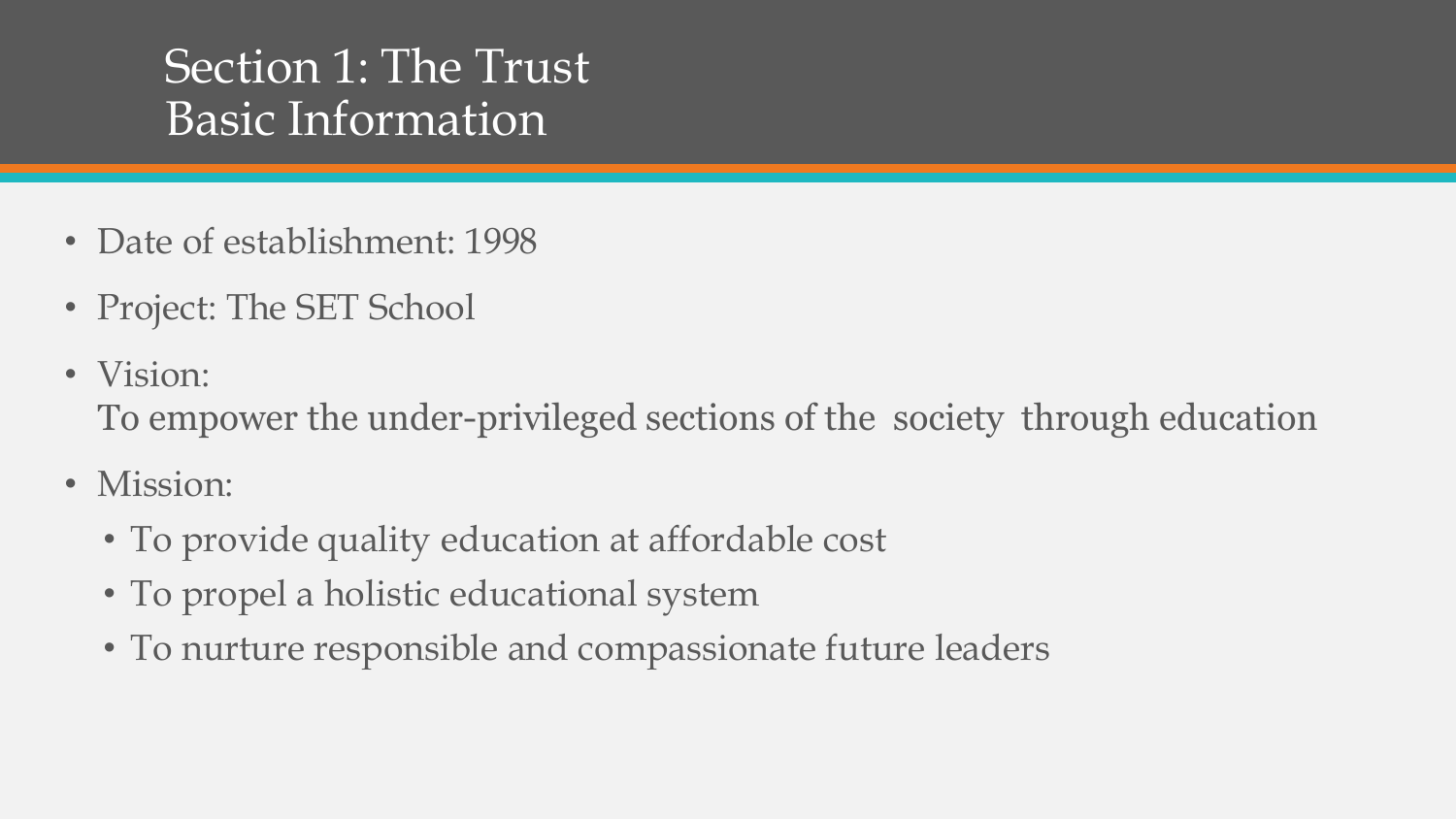#### Section 1: The Trust Office Bearers

- Elected on 23<sup>rd</sup> October 2016 for a two-year tenure
	- Managing Trustee: Sadiq Hussain
	- Deputy Managing Trustee: Saeed Reza
	-
	- Joint Secretary: Wasiq Abbas
	-

• Secretary: Muhammad Shozib

• Treasurer: Jawad Yousuf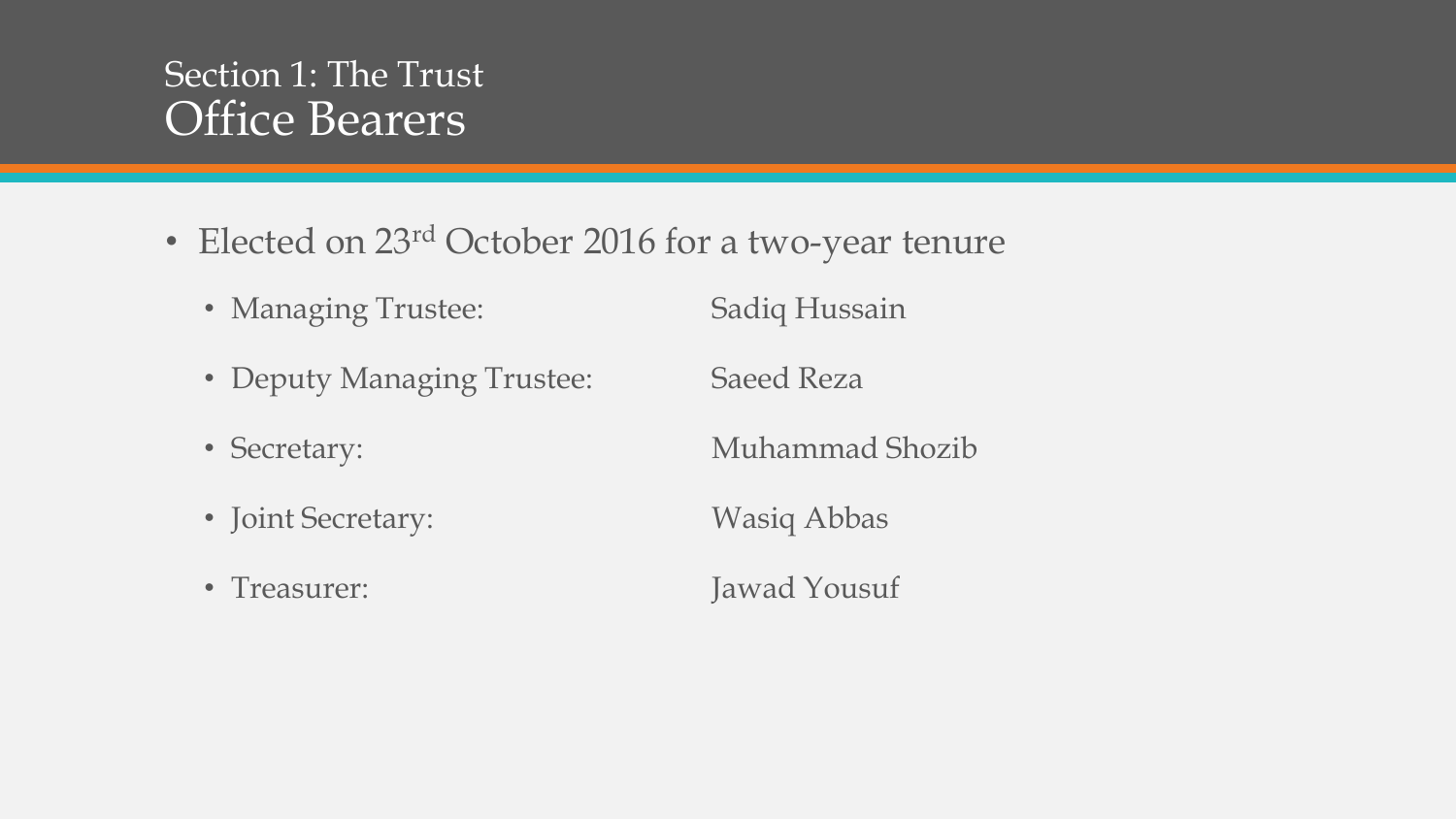#### Section 1: The Trust Executive Committee

#### • Responsible for running the affairs of the Trust

- Sadiq Hussain Member
- Saeed Reza Member
- Muhammad Shozib Member
- Wasiq Abbas Member
- Jawad Yousuf Member
- Niaz Husain Member
- Arif Kazmi Member
- Sumera Naqvi Convener
- Number of meetings held during 2017-18: Eight (8)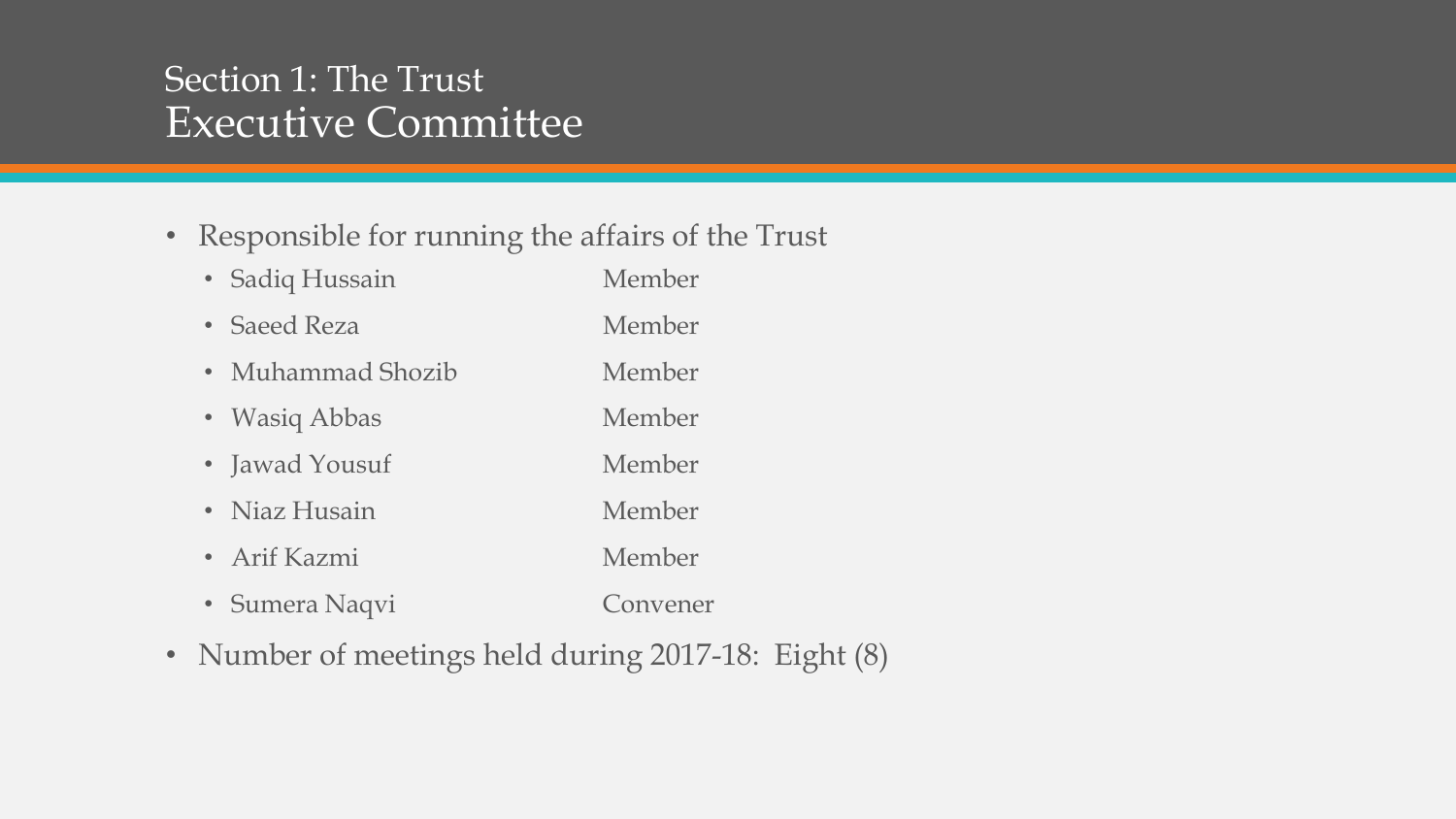#### Section 1: The Trust Formulation of Policies

- Following policies framed and adopted:
	- Endowment Fund Policy
	- Financial Assistance Policy
	- Khums Policy
	- Whistleblowing Policy
- All the above policies, except Khums Policy, are displayed on the website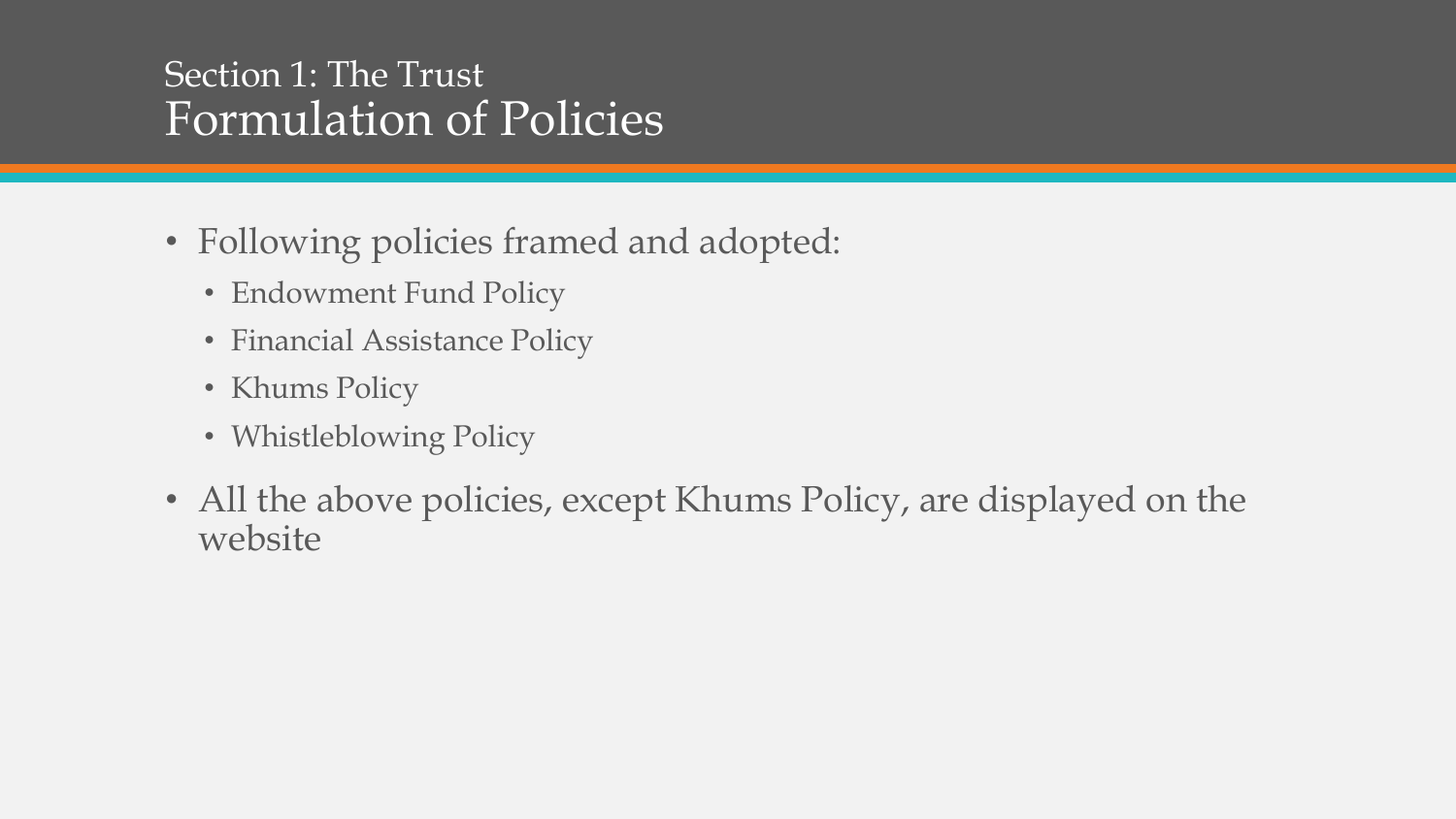#### Section 1: The Trust Monitoring of Financial Performance

- Revenue and capital expenditure budget, broken down by month, are prepared annually
- Monthly management accounts are prepared and compared with monthly budget
- Significant variances are highlighted and causes analyzed
- Monthly accounts are discussed at each Executive Committee meeting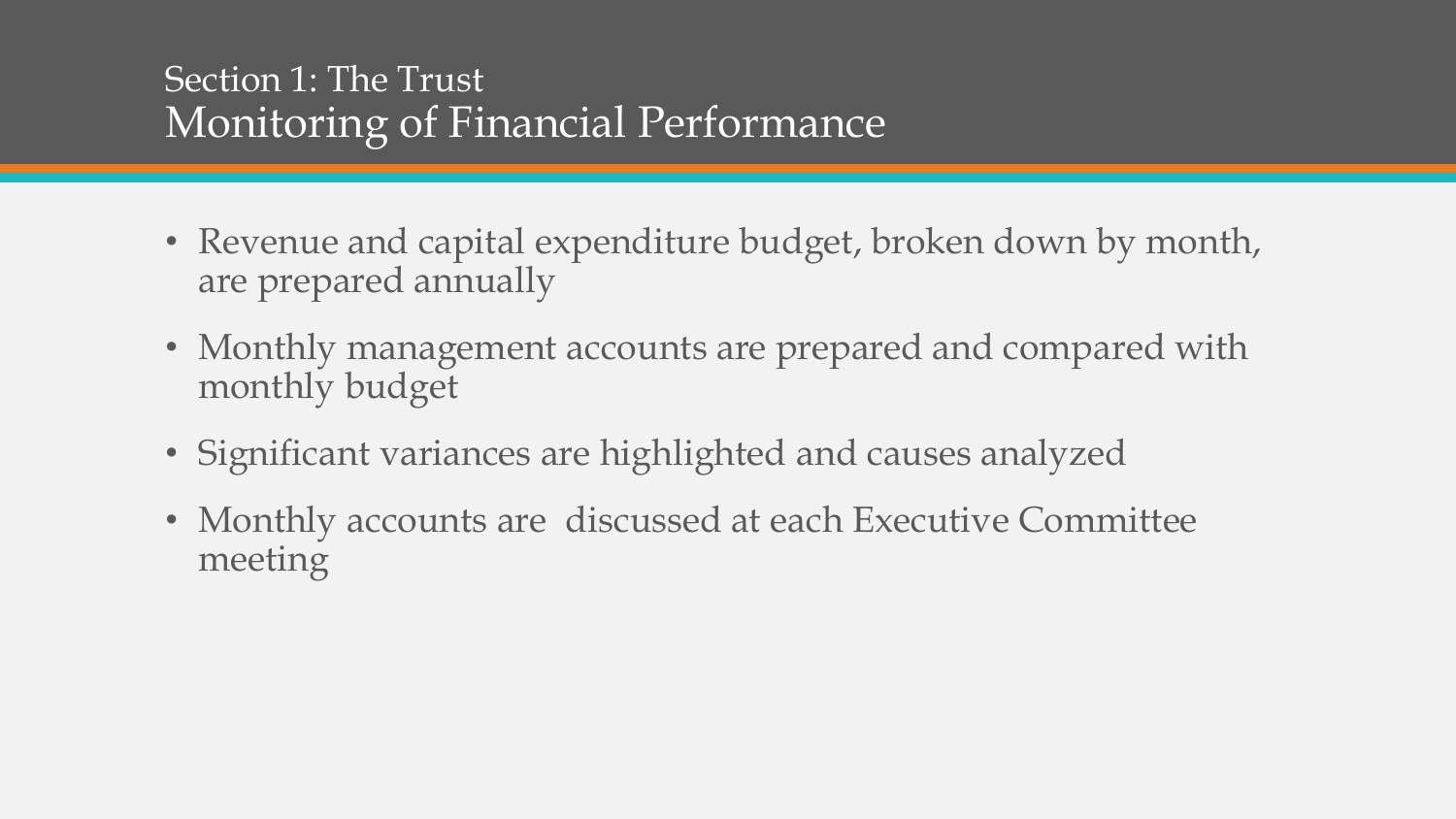#### Section 1: The Trust Endowment Fund

- Endowment funds generated during 2017-18: Rs. 3.23m
- Total endowment funds generated to date : Rs. 10.23m
- Invested with a local bank
- Profit amount drawn to-date: Rs. 537,547 net of tax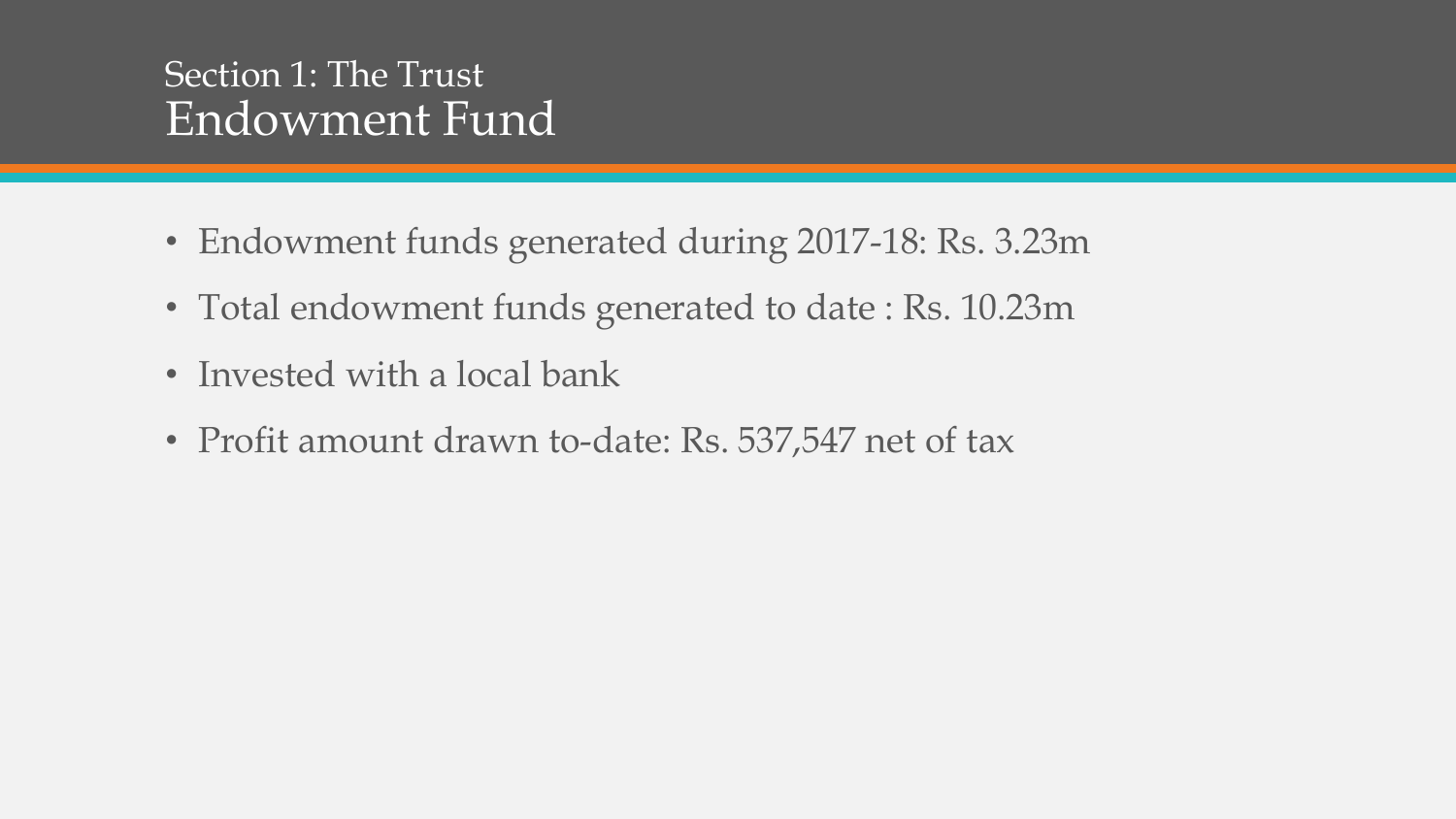#### Section 1: The Trust Fundraising Trend

#### **Donation Figures in Rs. in millions**

2014-15 2015-16 2016-17 2017-18

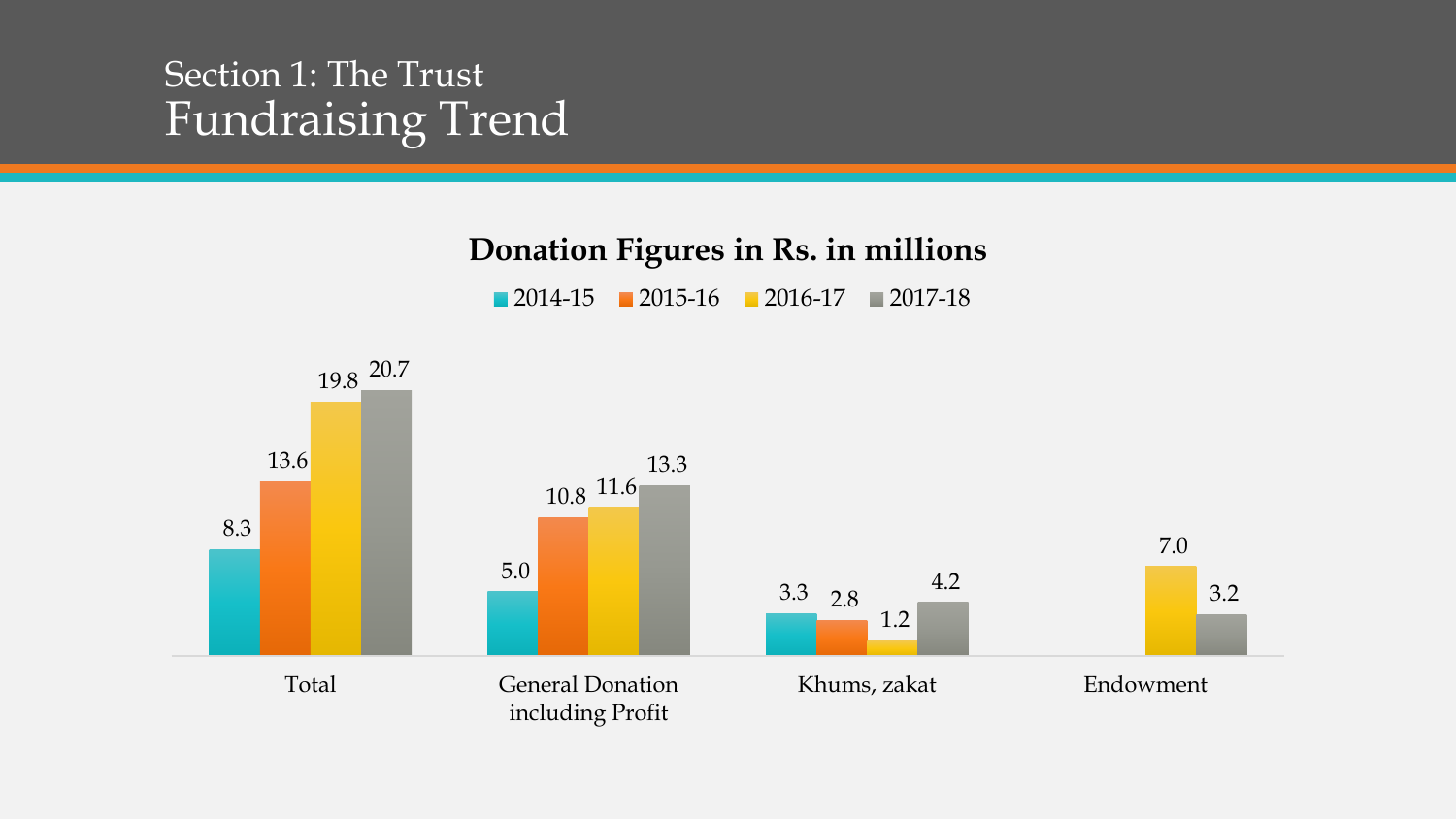#### Section 1: The Trust NPO Certificate

- Registration as Not-for-Profit Organization (NPO) from FBR was obtained
- Under prevailing rules donations are eligible for tax relief
- The certificate is valid till 30-06-18
- Renewal application is in the process of submission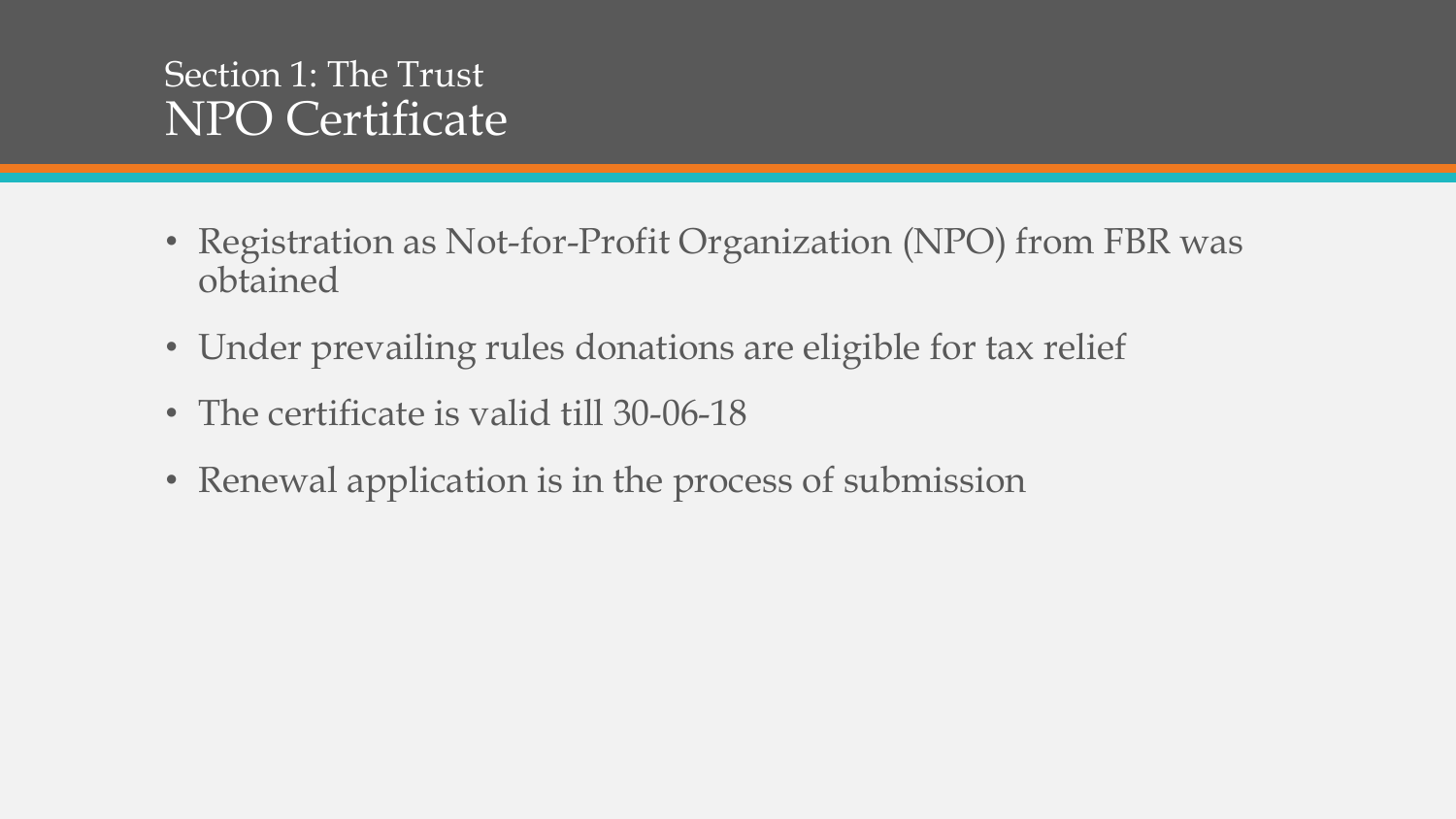### Section 1: The Trust Approaching Corporate Donors

- Efforts made by Manager, Communication and Resource Mobilization
- Applications submitted to organizations which inlude:
	- AlBaraka Bank
	- HBL Foundation
	- PPL
	- Lucky Cement
- Positive response has been received from a number of them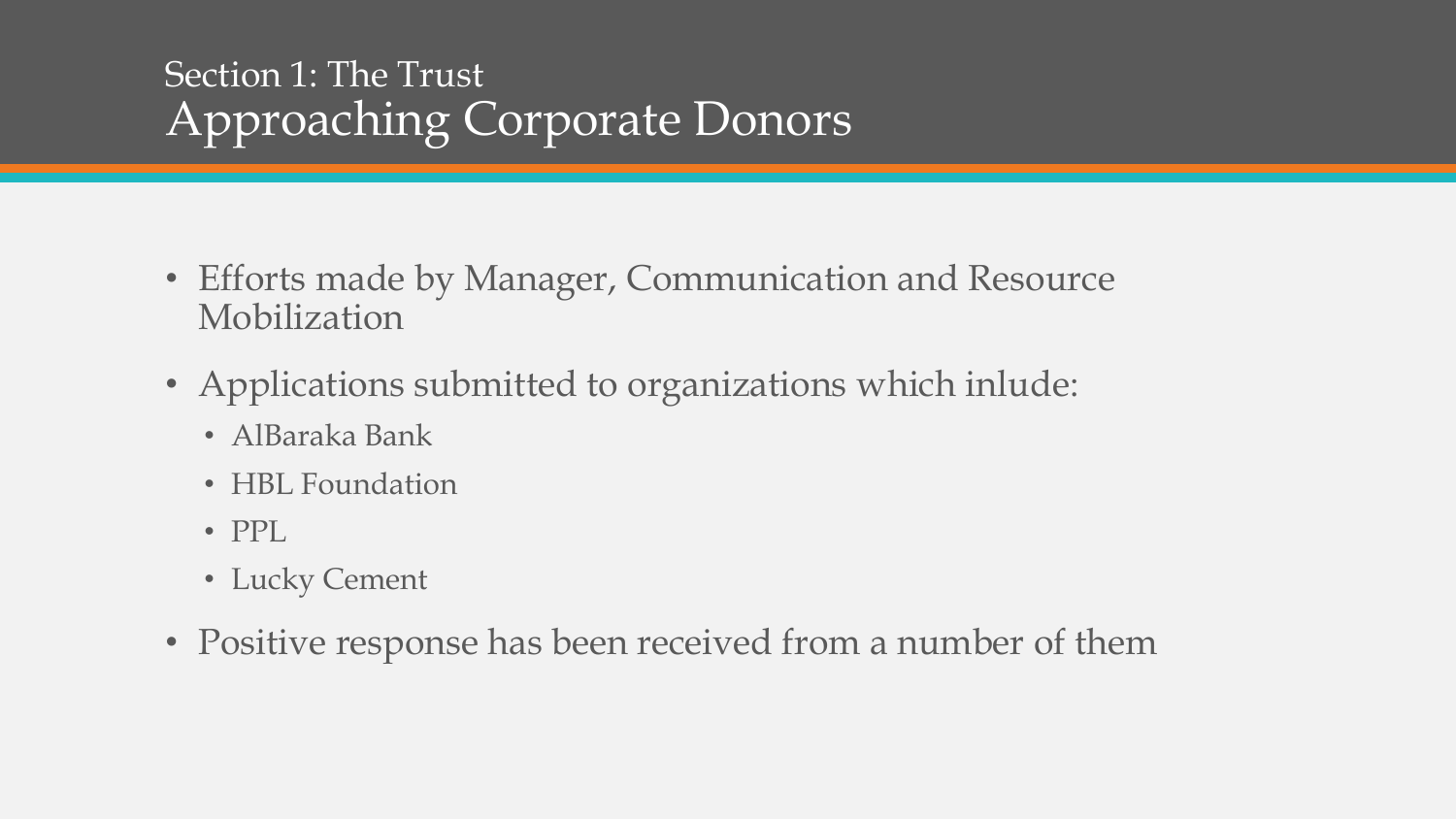#### Section 1: The Trust Registration of a Charity, SET Education Foundation, UK

- A few well-wishers in the UK got a charity registered with the Charity Commission for England and Wales
- Registered charity number: 1175825
- Objective: To support schools such as The SET School
- Donors in the UK can donate to SEF
- The funds can then be sent to SET through banks
- MOU signed between SEF and SET
- A small remittance has been successfully made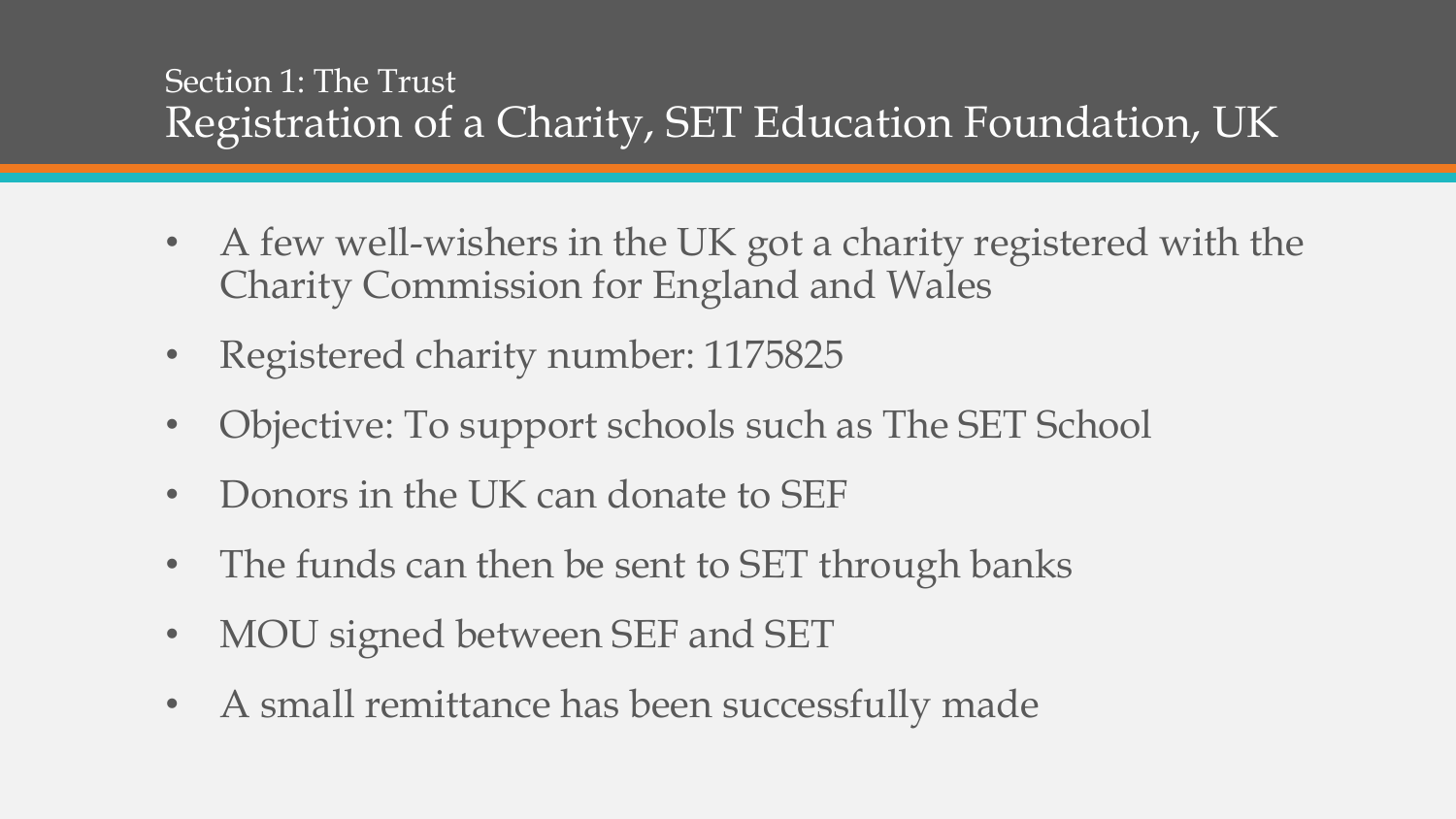#### Section 1: The Trust Newsletter

- Objective: To disseminate information about Trust and the school
- Target audience: Supporters, wellwishers, donors
- Frequency: Biannually (six-monthly)
- Number if issues published: Two
- Distribution: By mail, email and hand



#### Message



"As Managing Trustee of Saran Educational Trust (SET), it gives me great pleasure to apprise my seniors, friends and well-wishers that The SET School, which initially began operations with imparting education to eight students in 1998, has Alhamdulilah reached a total count of 690 students. During this period, the Trust established three campuses, including a purpose-built campus in Gwalior Society along the Super Highway. We plan to expand it further to accommodate more students.

We believe that every child should receive quality education and at an afforable price. The SET School's Alumni is receiving education in professional institutes. Thus we also believe in transforming lives through education.

With the aim of strengthening the trust as an institution, greater attention is being given to fulfilling all the legal requirements, registering from all the relevant government bodies, formulating policies in line with the school's operational needs. Efforts are also being made to increase the donor-base by bringing institutional donors on board. An endowment fund has also been formed.

I would like to emphasize that it is our collective responsibility to support this noble cause by donating time, ideas and funds generously.

Sadig Hussair **Managing Trustee Saran Educational Trust** 

We are proud to announce!

In the SSC Examinations 2017, out of 24 students, 9 received A-1 grade, 6 received A and 5 received B grade.

- " Humna Hasan, student of class X, secured the highest marks ie 90% in SET School in the SSC Examinations 2017.
- " Five students from SET School got admission in the NED University.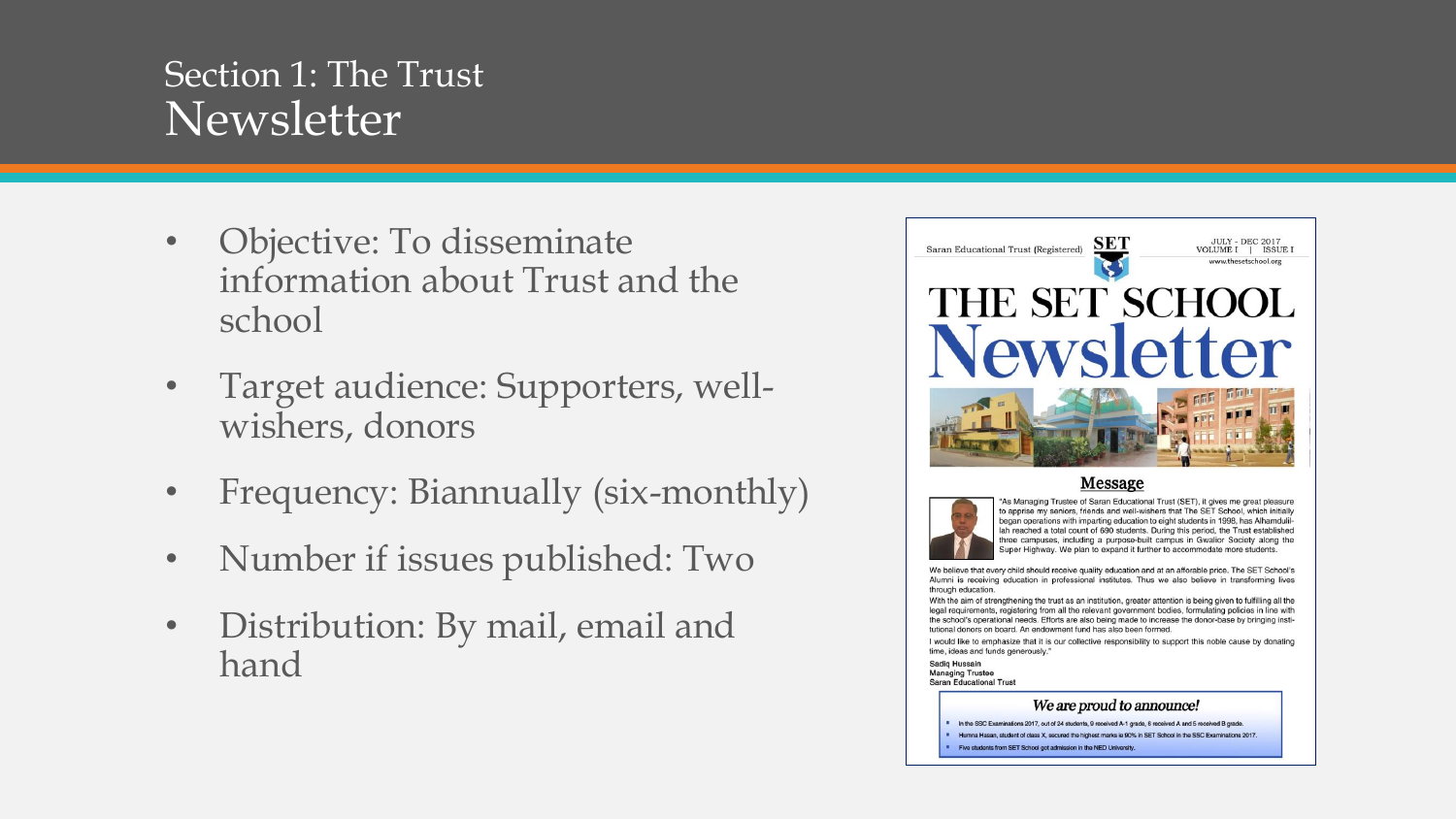#### Section 2: The School Student Strength

#### Strength as on 30 June 2018

| Campus           | <b>Strength</b> | <b>Classes</b>              |
|------------------|-----------------|-----------------------------|
| Campus 1         | 162             | 6 classes<br>(9 sections)   |
| Campus 2         | 187             | 7 classes<br>(7 sections)   |
| <b>NE Campus</b> | 367             | 13 classes<br>(18 sections) |
| Total            | 716             | 26 classes<br>(34 sections) |

#### **Three-year Trend**

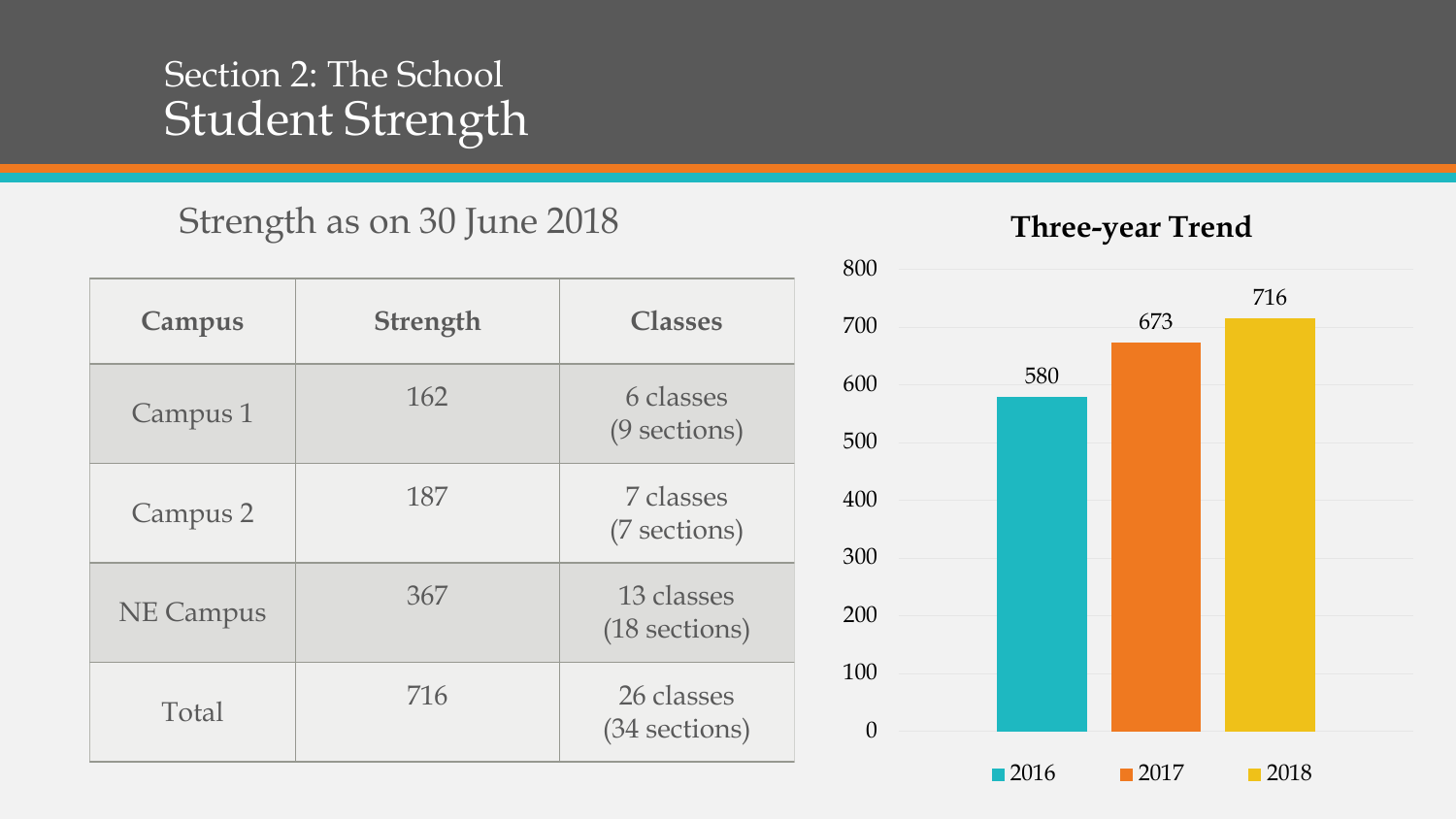#### Section 2: The School School Staff

| • Principal:                                                     |    |
|------------------------------------------------------------------|----|
| · Administrator:                                                 |    |
| Administrative Staff (Admin officer, accountant, receptionists): | 5  |
| • Heads (Campus 1, Campus 2, NE Junior, NE Senior):              |    |
| Academic Staff (Teachers, librarian, physical trainers):         | 65 |
| Domestic Staff (Watchmen, maids, and others):                    | 18 |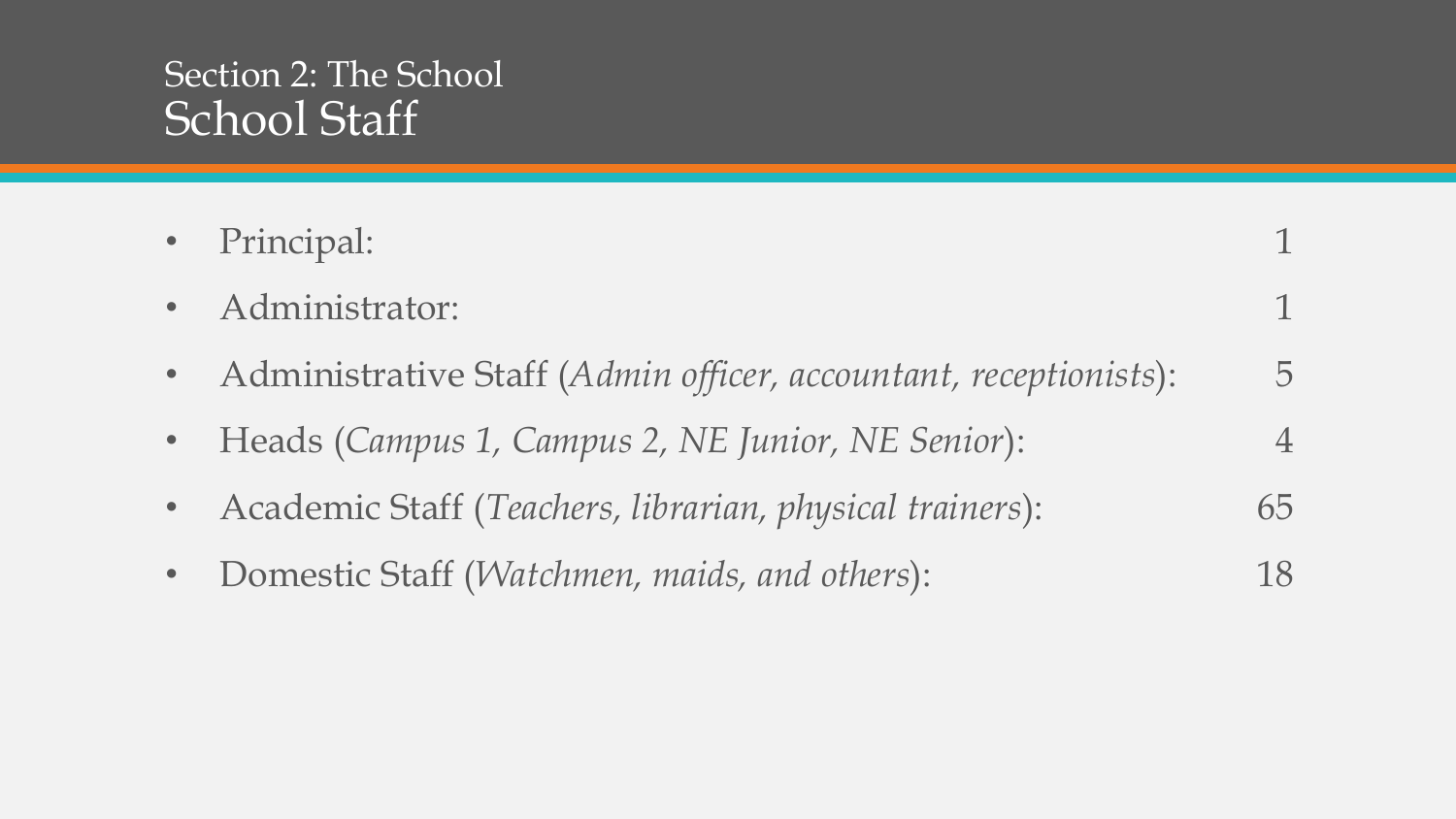#### Section 2: The School Karachi Board Matric Results



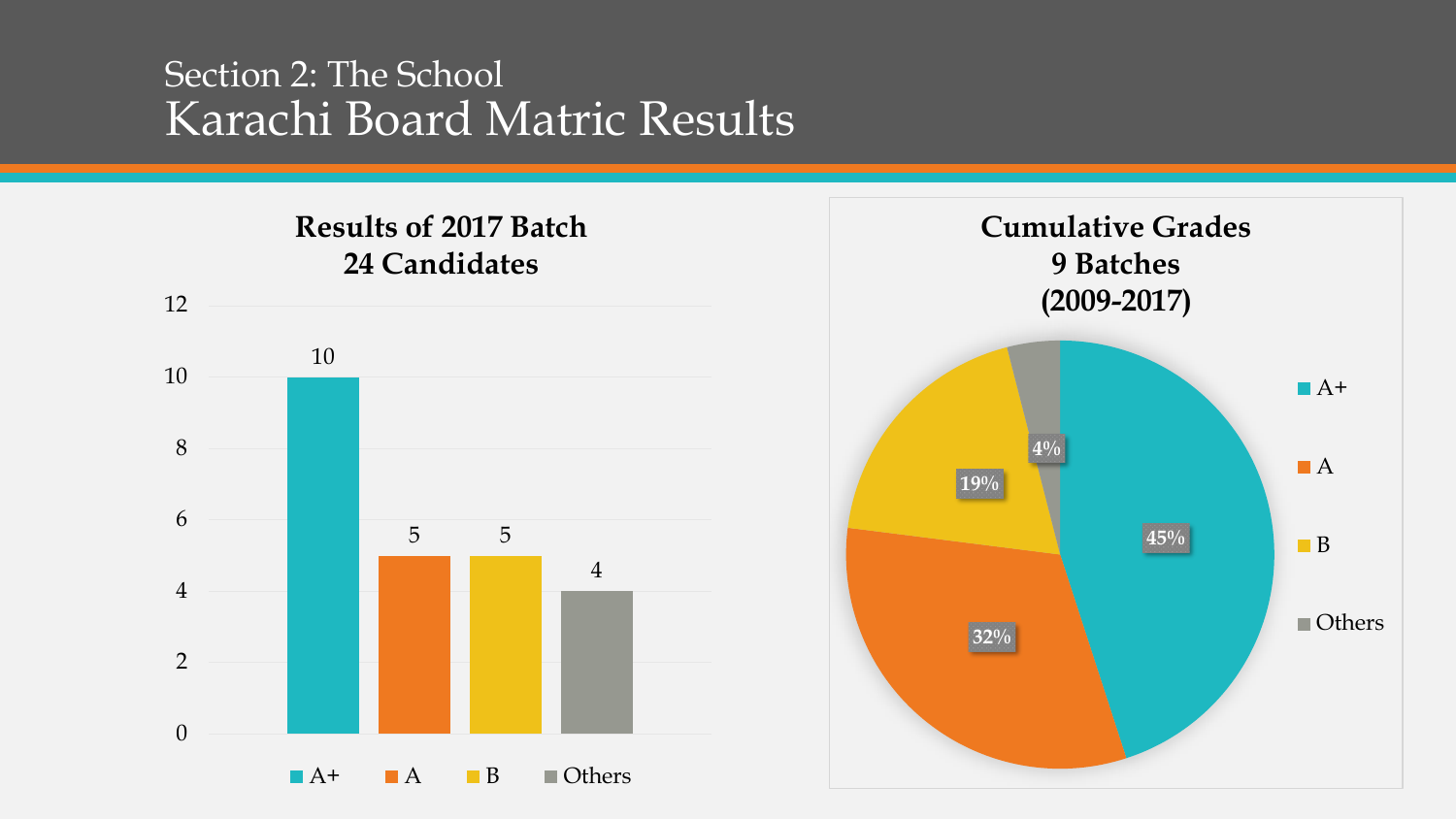### Section 2: The School Current Monthly Financial Picture

- **Expense per student : Rs. 4500 Expense per student : Rs. 4500** collected: 47% of the expenses
- Subsidy raised through donations: 53% of the expenses

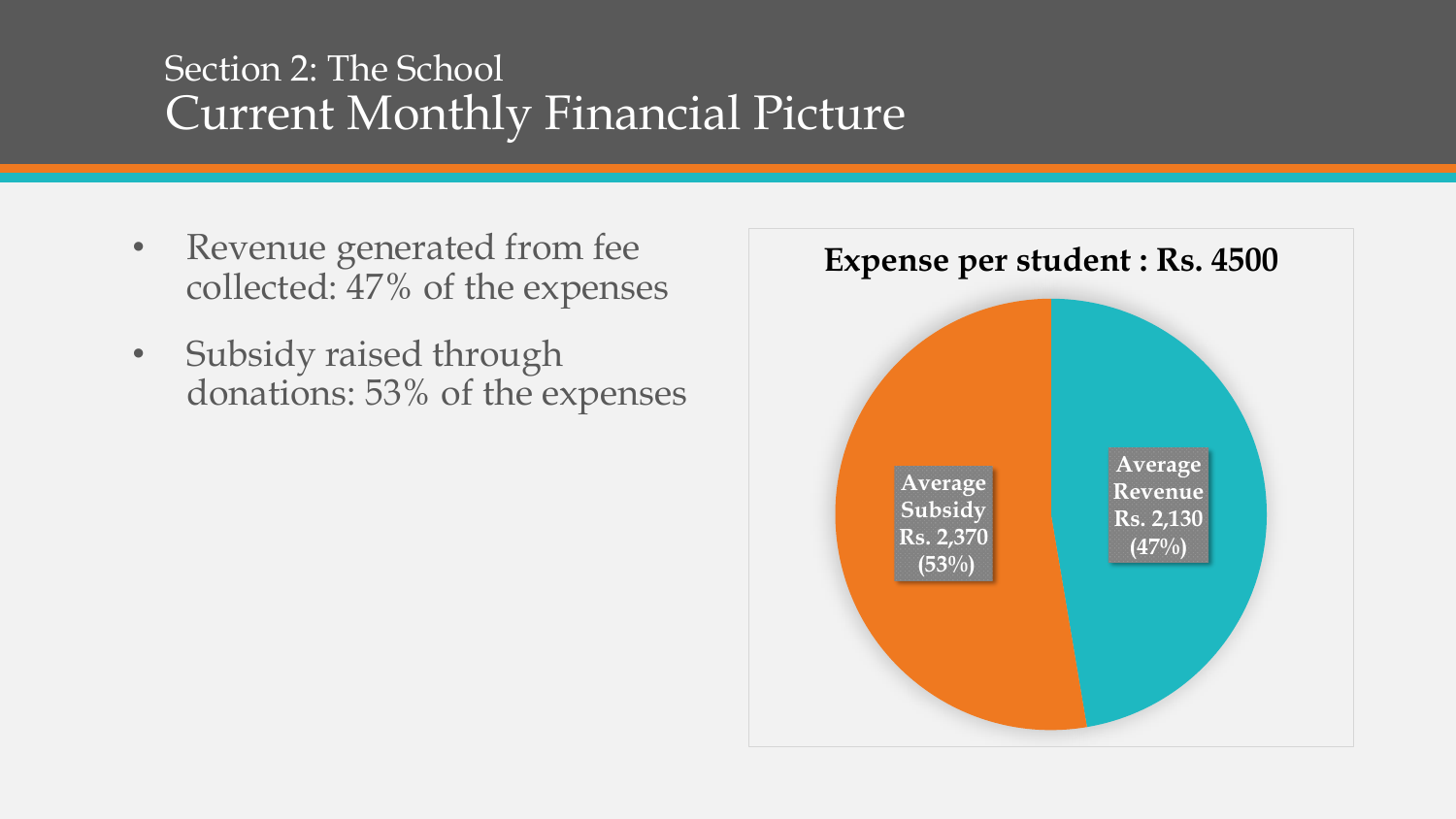#### Section 2: The School Expenses, Fee and Donations Trend

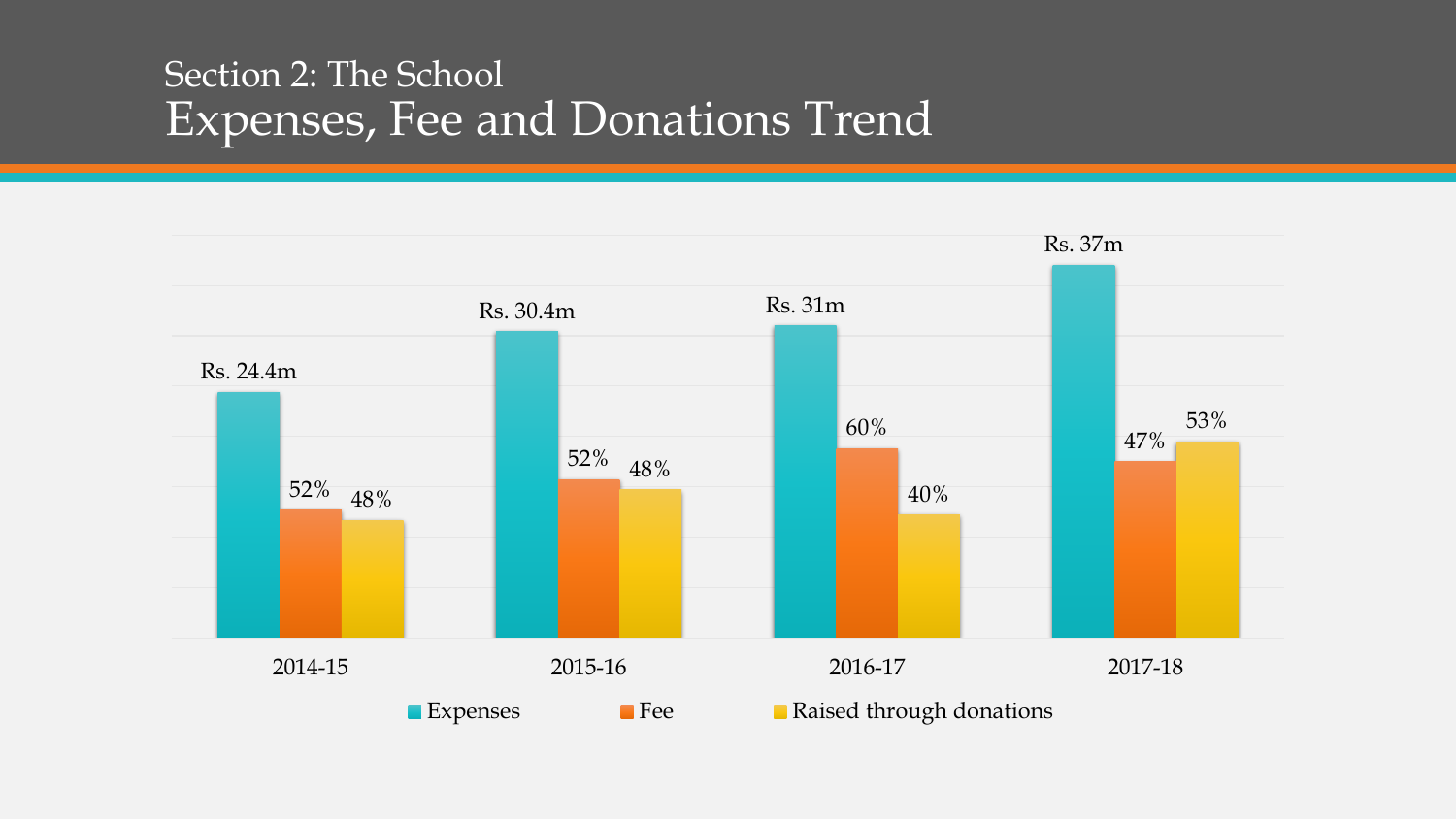#### Section 2: The School Subsidy Distribution



- education
- 21% get fully free education
- 35% students pay partial fee
- 44% students pay full fee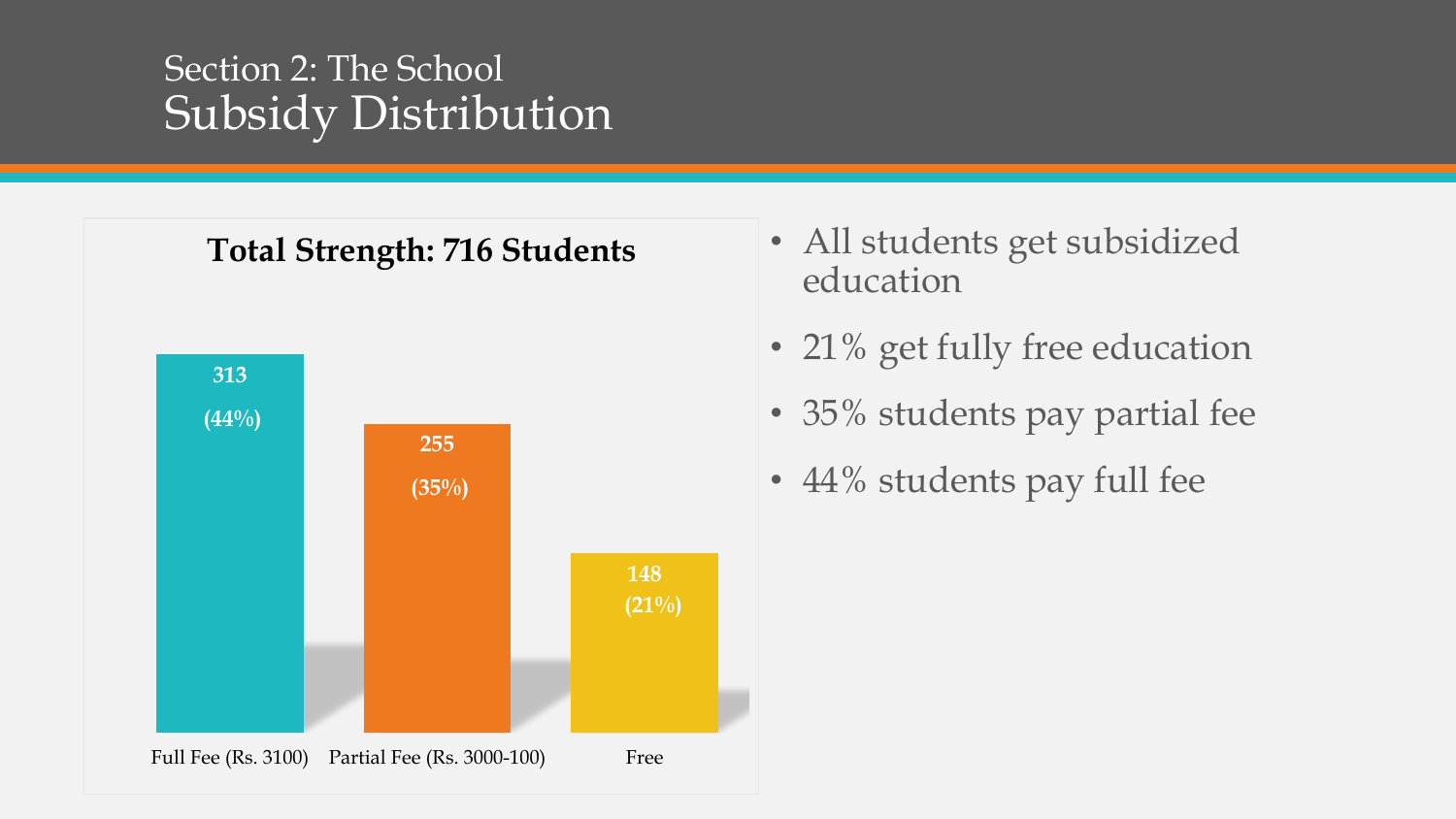#### Section 3: Future Targets The Trust

- Formulate policies regarding Zakat and other issues
- Expand support base
- Increase endowment fund
- Approaching institutional donors to sponsor capital projects
- Looking at operating cost saving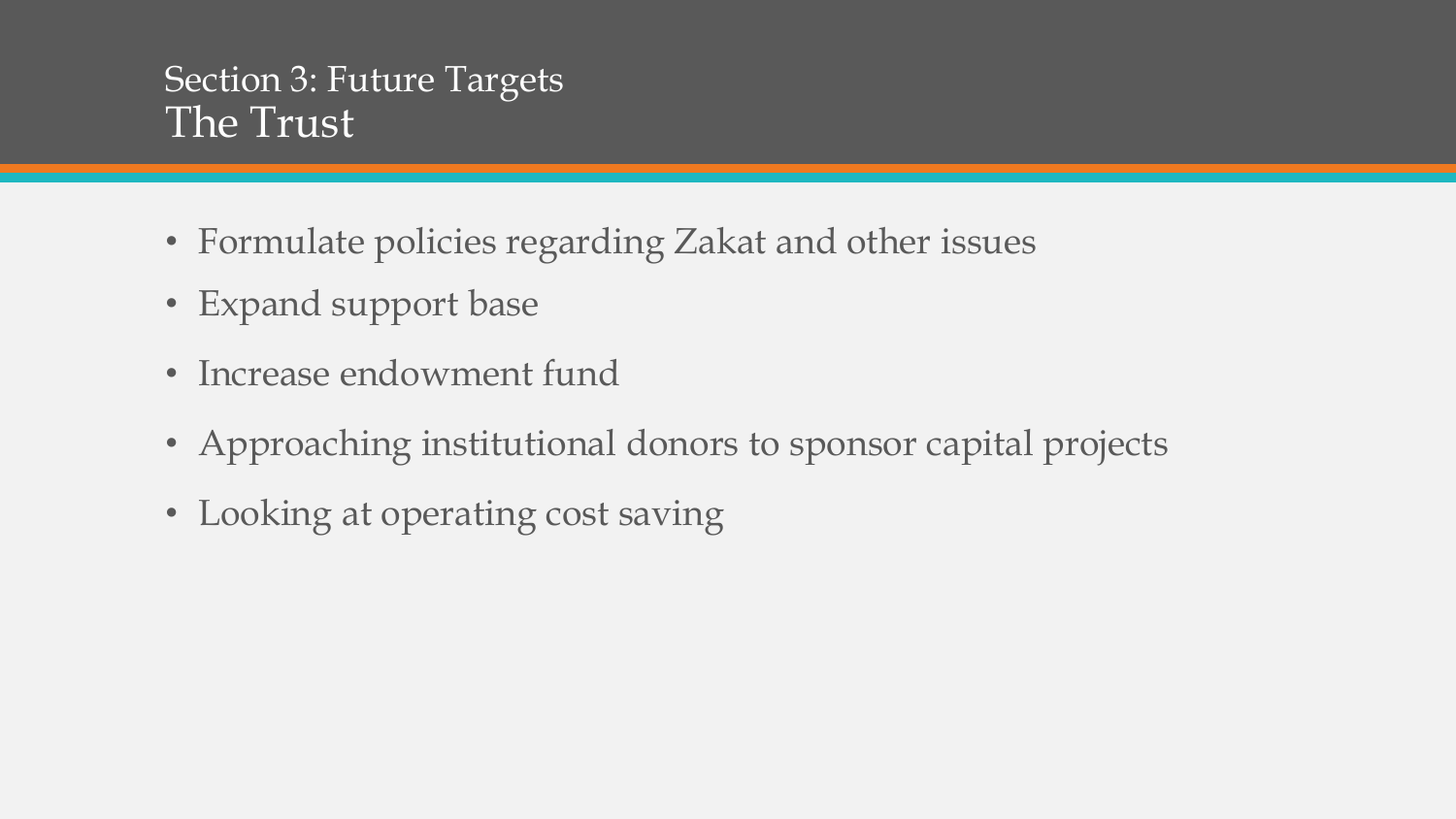#### Section 3: Future Targets The School

- Plan consolidation of operations:
	- Study the possibility of reduction in number of campuses
- Construction at NE Campus:
	- Development of internal and external areas
	- Construction of an additional floor
	- Construction of boundary wall on the second plot at Gwalior Society